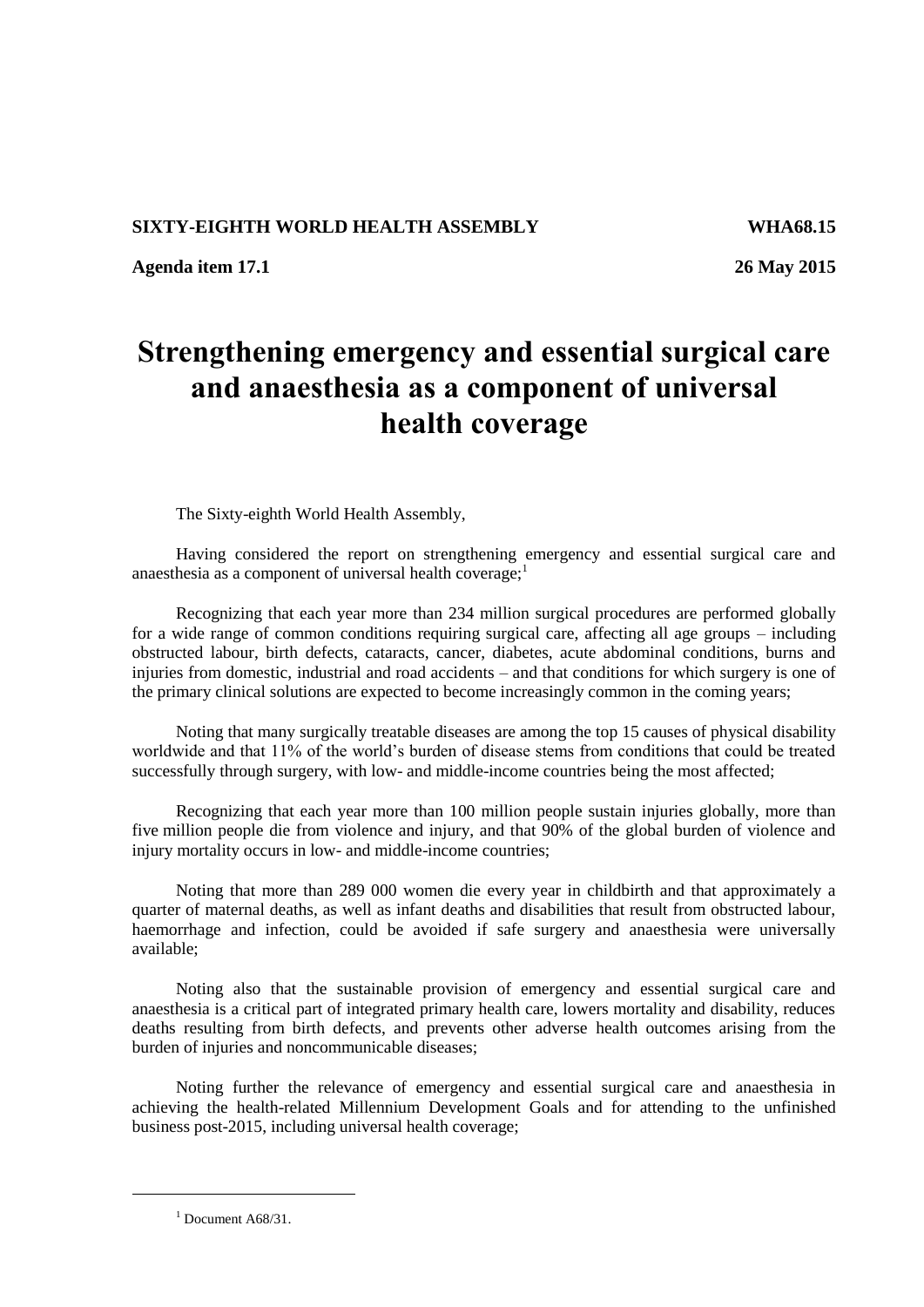Recognizing the importance of timely referral and the existence of standards and protocols, such as those defined in the WHO Integrated Management for Emergency and Essential Surgical Care, in the continuum of care, and recalling that resolution WHA55.18 on quality of care: patient safety urges Member States to establish and strengthen science-based systems, necessary for improving patients' safety and the quality of health care, including the monitoring of medicines, medical equipment and technology;

Recognizing also that emergency and essential surgical care and anaesthesia are neglected but efficacious and cost-effective additions to the basic package of health services and that strengthening emergency and essential surgical capacity together with anaesthesia, particularly at the first-level referral hospitals, is a highly cost-efficient solution to the global burden of disease;

Noting the importance of analgesia in surgery and anaesthesia, and that a large proportion of the global population has limited access to opioid analgesics for pain relief; that patients with moderate and severe pain often do not receive the treatment they need; that 5500 million people (83% of the world's population) live in countries with low to non-existent access to analgesics; that 250 million (4%) have moderate access; that 460 million (7%) have adequate access; and that insufficient data are available for 430 million people (7%);

Recognizing that balanced policies and regulations for improving access to controlled medicines, while preventing their misuse, have been successfully implemented in a number of countries;

Emphasizing the need for Member States, $\frac{1}{1}$  with the support of the Secretariat, the United Nations Office on Drugs and Crime, and the International Narcotics Control Board, to ensure that efforts to prevent diversion and abuse of narcotic drugs and psychotropic substances under international control, pursuant to the United Nations international drug control conventions, do not result in inappropriate regulatory barriers to medical access to such medicines;<sup>2</sup>

Recalling that resolution WHA56.24 on implementing the recommendations of the *World report on violence and health* requested the Director-General to provide technical support for strengthening trauma and care services to survivors or victims of violence, and that resolution WHA57.10 on road safety and health recommended Member States to strengthen emergency and rehabilitation services for victims of road-traffic injuries;

Recognizing that 15% of the world's population live with a disability, and recalling that resolution WHA58.23 on disability, including prevention, management and rehabilitation urged Member States to promote early intervention and take necessary steps for the reduction of risk factors contributing to disabilities, especially during pregnancy and for children, and to put into practice the most effective actions to prevent disabilities, which include timely and effective surgery where required;

Aware of the critical importance of health system strengthening for providing access to quality, safe, effective and affordable emergency and essential surgical care and anaesthesia, and recalling resolution WHA60.22 on health systems: emergency-care systems, which recognized that improved

 $<sup>1</sup>$  And, where applicable, regional economic integration organizations.</sup>

 $2$  See resolution WHA67.19.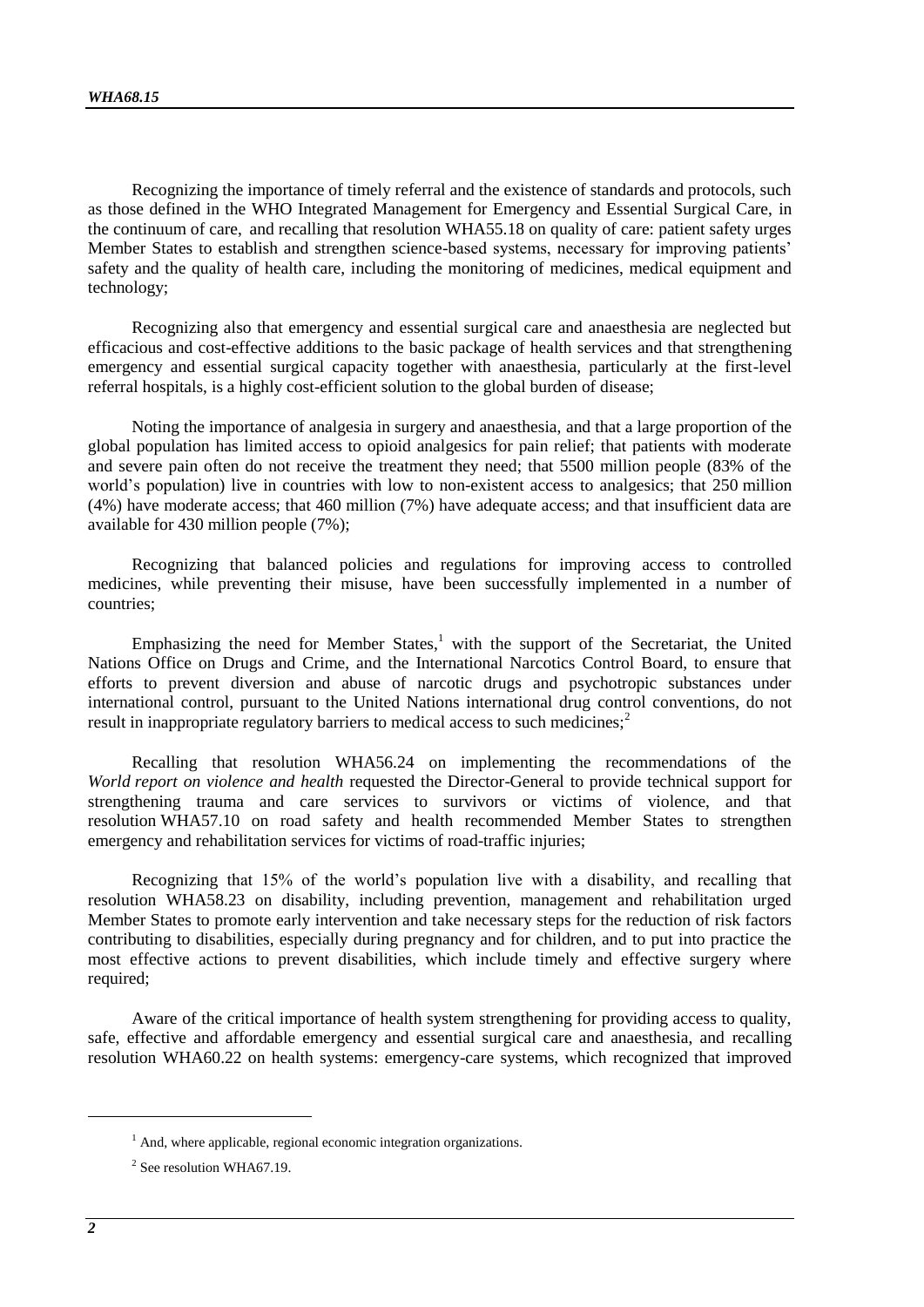organization and planning for the provision of trauma and emergency care, including surgery, is an essential part of integrated health-care delivery;

Recalling also resolution WHA64.6 on health workforce strengthening, which urges Member States<sup>1</sup> to prioritize, in the context of global economic conditions, public sector spending on health, as appropriate, to ensure that sufficient financial resources are available for the implementation of policies and strategies to scale up and retain the health workforce, particularly in developing countries, and to recognize it as an investment in the health of the population that contributes to social and economic development, including access to emergency and essential surgical and anaesthesia services;

Recalling further resolution WHA66.10 on the follow-up to the Political Declaration of the High-level Meeting of the United Nations General Assembly on the Prevention and Control of Non-communicable Diseases, which calls for action to prevent and control cardiovascular diseases, cancer, diabetes and chronic respiratory diseases, and noting the important role of surgical care for diagnosis, treatment and cure of a significant portion of these diseases;

Aware of the critical importance of access to and responsible use of effective antimicrobial agents for safe surgery, and recalling resolution WHA67.25 on antimicrobial resistance, which urges Member States<sup>1</sup> to take urgent action to combat antimicrobial resistance;

Recalling resolution WHA67.19 on strengthening of palliative care as a component of comprehensive care throughout the life course, which urges Member States<sup>1</sup> to promote collaborative action to ensure adequate supply of essential medicines in palliative care, and requests the Director-General to explore ways to increase the availability and accessibility of medicines used in palliative care through consultation with Member States, relevant networks and civil society, as well as other international stakeholders, as appropriate;

Acknowledging the work already done by WHO Global Initiative for Emergency and Essential Surgical Care in the WHO programme for emergency and essential surgical care, the World Alliance for Patient Safety and the Alliance's second global patient safety challenge: safe surgery saves lives;

Concerned that inadequate investment in the infrastructure of health systems, inadequate training of the surgical care health workforce, and the absence of a stable supply of surgical equipment and necessities in many countries impede progress in improving delivery of emergency and essential surgical care and anaesthesia;

Recognizing that relevant, meaningful and reliable measures of safe emergency and essential surgery and anaesthesia are needed for assessment and monitoring, and to foster political and public support;

Acknowledging that many countries are unable to meet the threshold of 2.28 skilled health professionals per 1000 population, and many surgical procedures, including basic suturing, episiotomies and draining of abscesses, can be successfully completed by other trained health care workers through task-sharing at the district and sub-district levels; $<sup>2</sup>$ </sup>

<sup>&</sup>lt;sup>1</sup> And, where applicable, regional economic integration organizations.

<sup>2</sup> The world health report 2006. Working Together for Health. Geneva: World Health Organization; 2006.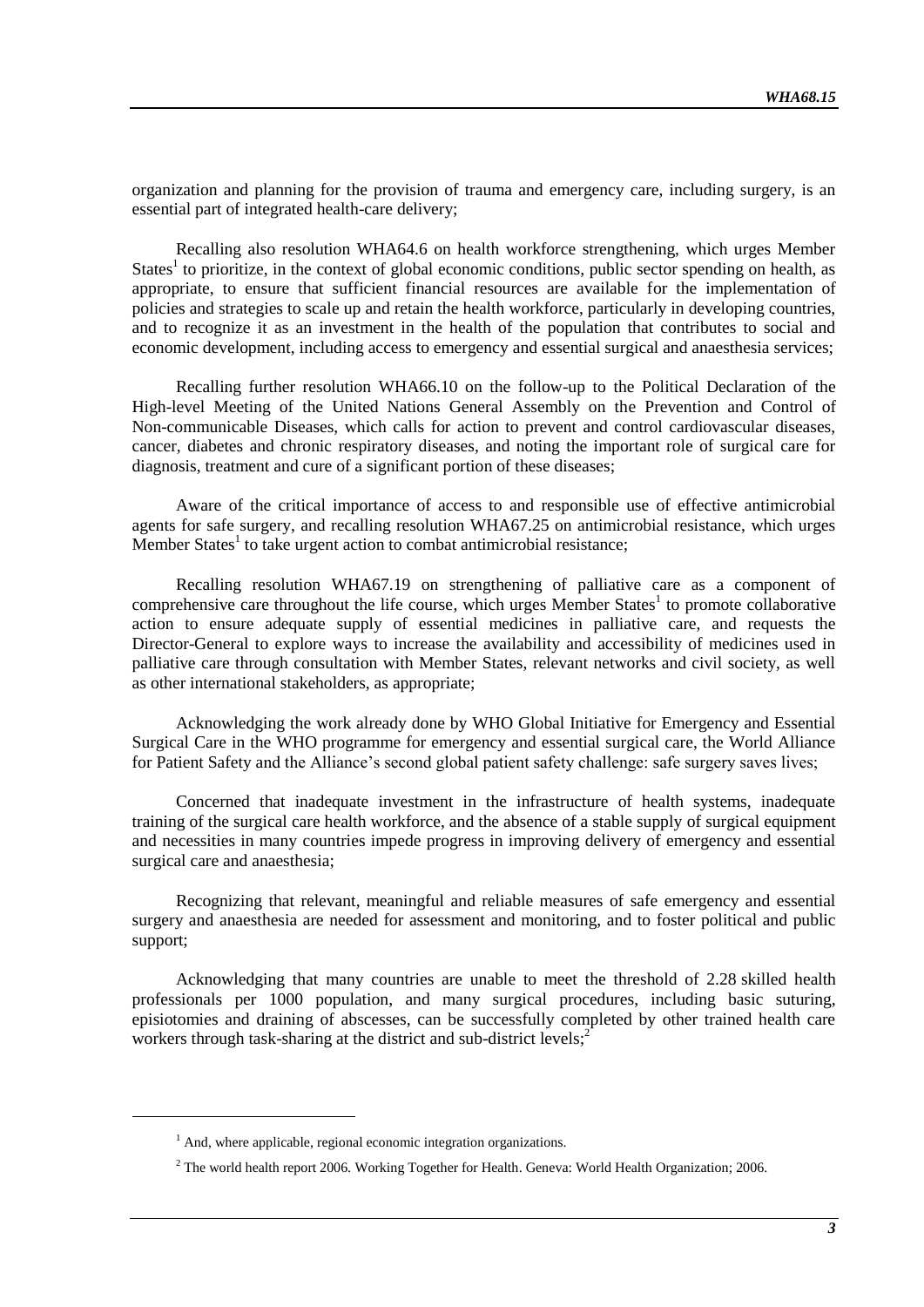Considering that additional efforts are required globally to strengthen the provision of emergency and essential surgical care and anaesthesia so as to ensure timely and effective delivery to those who need such care in the overall context of the health system, and related health and health-promotion initiatives,

1 URGES Member States<sup>-1</sup>

(1) to identify and prioritize a core set of emergency and essential surgery and anaesthesia services at the primary health care and first-referral hospital level, and to develop methods and financing systems for making quality, safe, effective and affordable emergency and essential surgical care and anaesthesia services accessible to all who need them, including promoting timely referral and more effective use of the health care workforce through task-sharing, as appropriate, as part of an integrated surgical care network in order to achieve universal health coverage;

(2) to integrate emergency and essential surgical care and anaesthesia in primary health care facilities and first-referral hospitals, and to promote emergency and essential surgery and anaesthesia capacity as components integral to achieving universal health coverage;

(3) to promote the provision of emergency and essential surgical care and anaesthesia and ensure that health ministries take a leading role in, and that intersectoral coordination mechanisms, including among all health care providers, are in place for, reviewing and strengthening the provision of such care;

(4) to promote access to essential medicines, including controlled medicines, antibiotics, medical devices and diagnostics used in anaesthesiology and surgery that are of quality, safe, efficacious and affordable, and that are used responsibly and appropriately and that are in line with WHO guidelines;

(5) to carry out regular monitoring and evaluation of the emergency and essential surgical care and anaesthesia capacity of health care facilities in order to identify unmet infrastructural needs, human resource needs, and training and supply needs;

(6) to collect and compile data on number, type and indications of surgical procedures performed, referrals and perioperative mortality in their respective countries, and to share such data as appropriate;

(7) to strengthen infection prevention and control as a critical element of ensuring quality and safety of emergency and essential surgical care and anaesthesia;

(8) to develop and implement surgical care and anaesthesia policies to assure minimum standards for a skilled workforce, adequate equipment, infrastructure and supplies, and documenting, monitoring and evaluation of access to and quality of services, to be embedded in programmes and legislation based on current knowledge and considerations promoting the right to the enjoyment of the highest attainable standard of health;

(9) to ensure that appropriate core competencies are part of relevant health curricula, training and education of students from various relevant disciplines such as medicine, nursing,

 $1$  And, where applicable, regional economic integration organizations.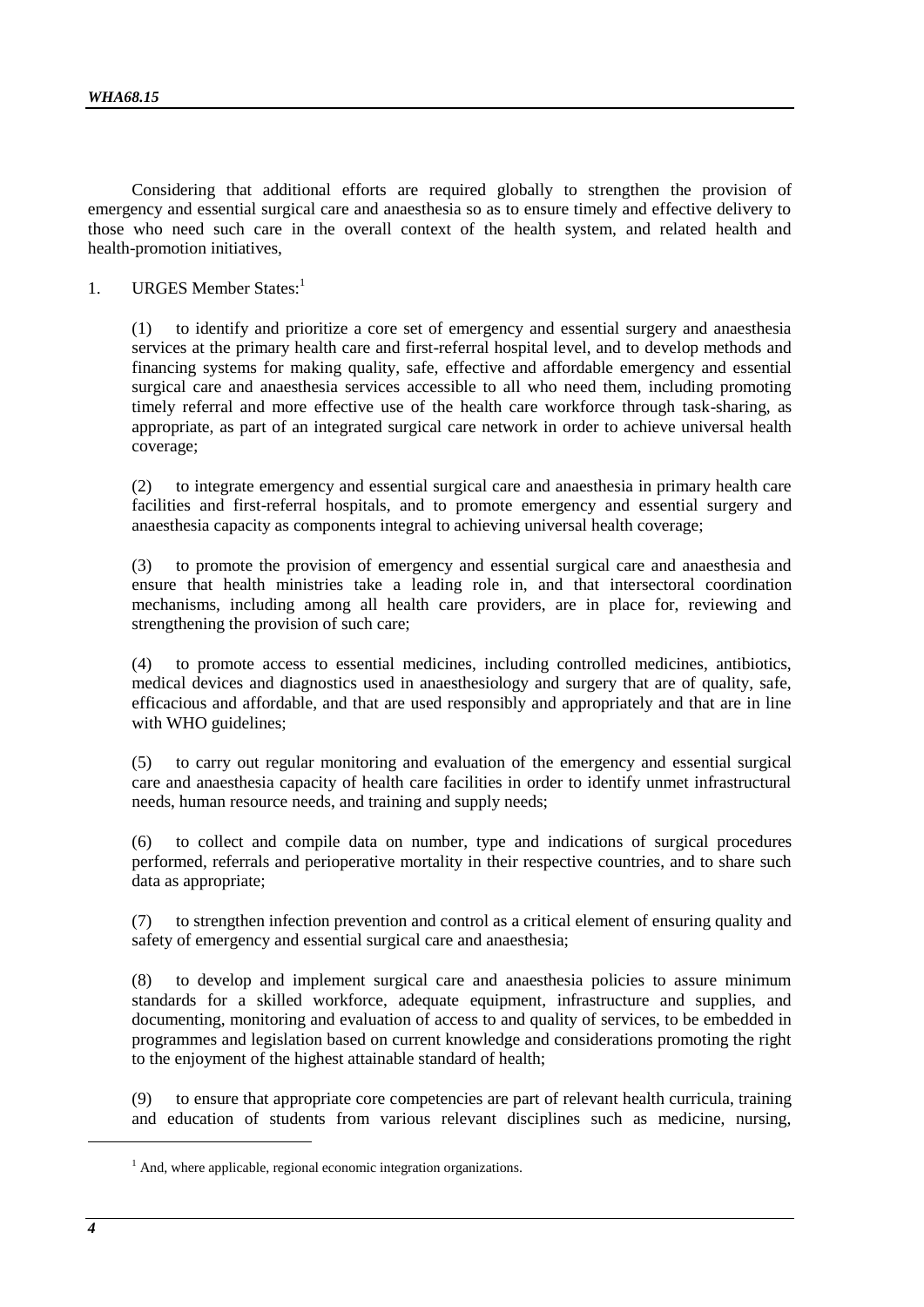midwifery, and other surgical care providers, as well as part of continuing education for professionals involved in provision of surgical care and anaesthesia;

## 2. REQUESTS the Director-General:

(1) to foster multisectoral networks and partnerships, multidisciplinary policies and action plans, and support national, regional and global efforts to develop science-based approaches to prevention, screening, and implementation of emergency and essential surgical care and anaesthesia and to enhance teaching and training programmes;

(2) to facilitate collaboration among Member States<sup>1</sup> to share and exchange information, skills and technology essential to strengthening surgery and anaesthesia services;

(3) to raise awareness of cost-effective options to reduce morbidity and mortality and prevent or treat disability and deformity through improved organization and planning of provision of anaesthesia and surgical care that is appropriate for resource-constrained settings, and continue to organize regular expert meetings to further technical exchange and build capacity in this area;

(4) to establish mechanisms to collect emergency and essential surgical and anaesthesia case log data in order to increase understanding of unmet needs and improve the global capacity for surgery and anaesthesia in the context of universal health coverage;

(5) to devise relevant, meaningful and reliable measures of access to and safety of emergency and essential surgery and anaesthesia, to make available a means of performing risk adjustment of indicators such as the perioperative mortality rate, and to ensure the reporting and benchmarking of these measures;

(6) to collect, assess and report related cost data on the delivery of emergency and essential surgical care and anaesthesia, as well as the economic impact of their availability;

(7) to support Member States<sup>1</sup> in the development and implementation of policies and regulations for ensuring access to quality, safe, efficacious and affordable essential medicines, including controlled medicines for pain management, medical devices and diagnostics that are used in emergency and essential surgical care and anaesthesia;

(8) to continue, through WHO's access to controlled medicines programme, to support Member States in reviewing and improving national legislation and policies with the objective of ensuring a balance between the prevention of misuse, diversion and trafficking of controlled substances and appropriate access to controlled medicines, in line with United Nations international drug control conventions;

(9) to work with the International Narcotics Control Board, the United Nations Office on Drugs and Crime, health ministries and other relevant authorities at global, regional and national levels in order to promote the availability and balanced control of controlled medicines for essential and emergency surgical care and anaesthesia;

 $<sup>1</sup>$  And, where applicable, regional economic integration organizations.</sup>